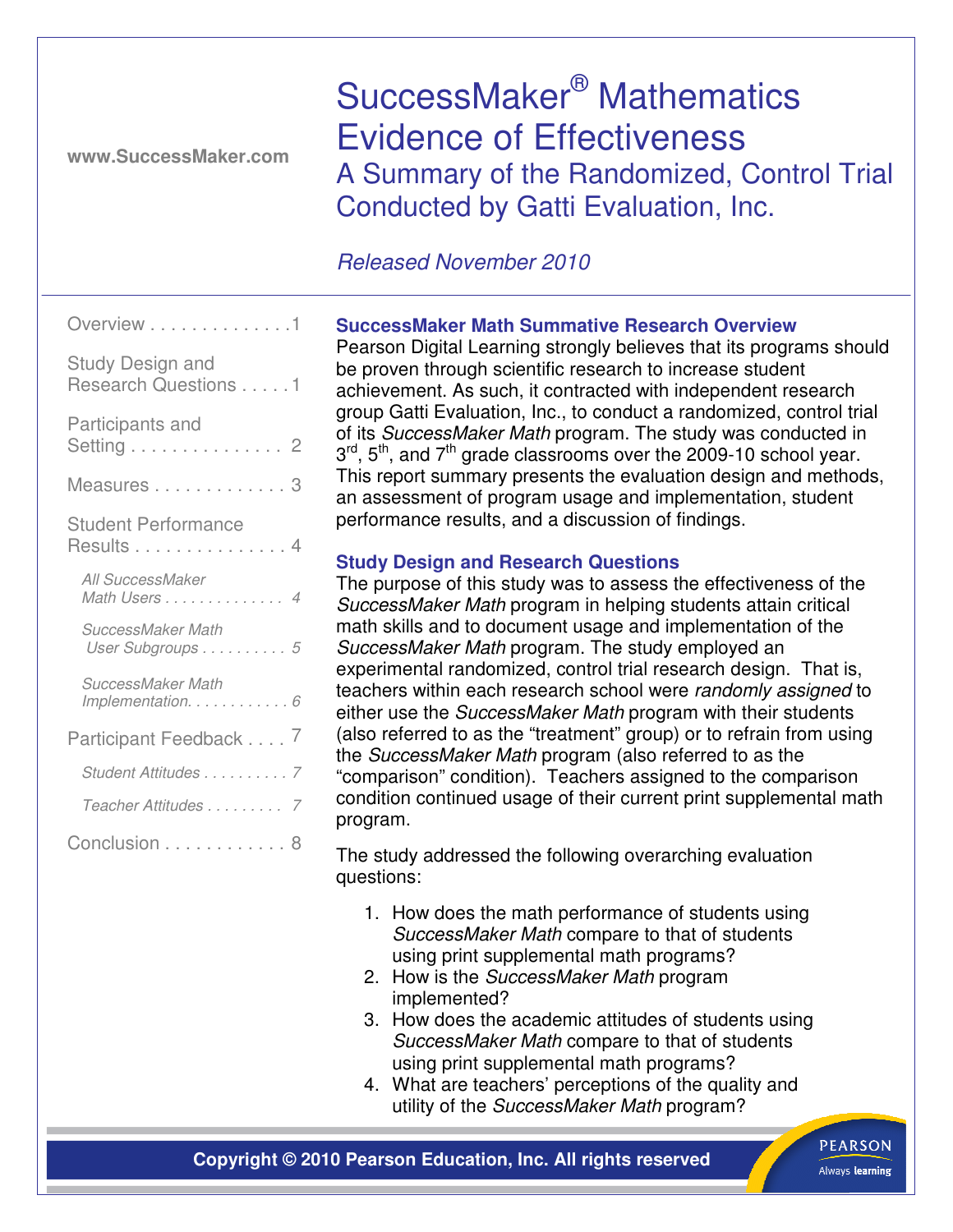#### **Participants and Setting**

Gatti Evaluation recruited ten schools to participate in the study, including schools in AR, AZ, CA, IN, KS, NY, and PA. The final analytic sample was comprised of 63 classrooms and 1,184 students. The study schools were members of public school districts located in suburban and urban-fringe areas. The study sample demonstrated considerable variation in ethnicity, socioeconomic status as evidenced by eligibility for free or reduced lunch status, and English language learner status, as well as a wide range of math ability levels as evidenced by previous year state math assessment data. Figure 1 presents the full study sample demographics broken out by school.

| Figure 1. Gatti Evaluation SuccessMaker Math RCT Sample Demographic Information |                   |                         |                          |                                                       |                                              |                    |             |                                                 |                                                   |                                                                 |
|---------------------------------------------------------------------------------|-------------------|-------------------------|--------------------------|-------------------------------------------------------|----------------------------------------------|--------------------|-------------|-------------------------------------------------|---------------------------------------------------|-----------------------------------------------------------------|
| <b>District</b>                                                                 | Group             | Grade                   | <b>Student</b><br>Count* | % One<br>Grade<br><b>Equivalent</b><br><b>Below**</b> | % Not<br><b>English</b><br><b>Proficient</b> | % Reduced<br>Lunch | % Caucasian | % Hispanic/<br><b>Native</b><br><b>American</b> | % African<br><b>American/</b><br><b>Caribbean</b> | Other<br><b>Ethnicity</b><br>or No<br>Informatio<br>$\mathbf n$ |
| District I<br>Arizona                                                           | <b>SM</b>         | $\overline{\mathbf{3}}$ | 30 (73%)                 | 47%                                                   | 57%                                          | 97%                | 17%         | 63%                                             | 13%                                               | 7%                                                              |
|                                                                                 | Comparison        |                         | 15 (68%)                 | 53%                                                   | 33%                                          | 100%               | 13%         | 80%                                             | 7%                                                | 0%                                                              |
|                                                                                 | <b>SM</b>         | $\overline{\mathbf{z}}$ | 22 (69%)                 | 55%                                                   | 23%                                          | 91%                | 9%          | 77%                                             | 14%                                               | 0%                                                              |
|                                                                                 | <b>Comparison</b> |                         | 42 (72%)                 | 57%                                                   | 24%                                          | 93%                | 14%         | 79%                                             | 0%                                                | 7%                                                              |
|                                                                                 | <b>SM</b>         | 3                       | 44 (69%)                 | 45%                                                   | 48%                                          | 86%                | 5%          | 93%                                             | 2%                                                | 0%                                                              |
|                                                                                 | Comparison        |                         | 43 (68%)                 | 74%                                                   | 53%                                          | 95%                | 5%          | 84%                                             | 9%                                                | 2%                                                              |
| District 2<br>Arizona                                                           | <b>SM</b>         | 5                       | 38 (76%)                 | 45%                                                   | 50%                                          | 87%                | 5%          | 87%                                             | 5%                                                | 3%                                                              |
|                                                                                 | Comparison        |                         | 42 (82%)                 | 83%                                                   | 38%                                          | 86%                | 10%         | 86%                                             | 2%                                                | 2%                                                              |
|                                                                                 | <b>SM</b>         | 7                       | 67 (74%)                 | 46%                                                   | 33%                                          | 84%                | 4%          | 91%                                             | 4%                                                | 1%                                                              |
|                                                                                 | <b>Comparison</b> |                         | 59 (81%)                 | 53%                                                   | 25%                                          | 95%                | 7%          | 86%                                             | 5%                                                | 2%                                                              |
|                                                                                 | <b>SM</b>         | 3                       | 64 (97%)                 | 8%                                                    | 2%                                           | 9%                 | 89%         | 2%                                              | 5%                                                | 4%                                                              |
|                                                                                 | Comparison        |                         | 43 (96%)                 | 7%                                                    | 2%                                           | 21%                | 95%         | 2%                                              | 0%                                                | 3%                                                              |
| <b>Arkansas</b><br><b>District</b>                                              | <b>SM</b>         | 5                       | 49 (98%)                 | 12%                                                   | 4%                                           | 12%                | 88%         | 4%                                              | 2%                                                | 6%                                                              |
|                                                                                 | <b>Comparison</b> |                         | 43 (91%)                 | 9%                                                    | 7%                                           | 12%                | 93%         | 0%                                              | 0%                                                | 7%                                                              |
|                                                                                 | <b>SM</b>         | 3                       | 38 (90%)                 | 68%                                                   | 0%                                           | 79%                | 0%          | 100%                                            | $0\%$                                             | 0%                                                              |
|                                                                                 | <b>Comparison</b> |                         | 57 (95%)                 | 35%                                                   | $0\%$                                        | 78%                | 0%          | 100%                                            | 0%                                                | 0%                                                              |
| California<br><b>District</b>                                                   | <b>SM</b>         | 5                       | 24 (1 00%)               | 46%                                                   | 0%                                           | 63%                | 4%          | 96%                                             | 0%                                                | 0%                                                              |
|                                                                                 | Comparison        |                         | 24 (96%)                 | 46%                                                   | 0%                                           | 63%                | 8%          | 92%                                             | 0%                                                | 0%                                                              |
|                                                                                 | <b>SM</b>         | 29 (76%)                | 31%                      | 0%                                                    | 69%                                          | 93%                | 0%          | 0%                                              | 7%                                                |                                                                 |
| <b>District</b><br>Indiana                                                      | Comparison        | 3                       | 16 (89%)                 | 50%                                                   | 6%                                           | 69%                | 88%         | 6%                                              | 0%                                                | 6%                                                              |
|                                                                                 | <b>SM</b>         | 5                       | 36 (90%)                 | 47%                                                   | 8%                                           | 83%                | 83%         | 3%                                              | 3%                                                | 11%                                                             |
|                                                                                 | Comparison        |                         | 16 (84%)                 | 25%                                                   | 0%                                           | 69%                | 100%        | 0%                                              | 0%                                                | 0%                                                              |
|                                                                                 | <b>SM</b>         |                         | 41 (95%)                 | 44%                                                   | 0%                                           | 56%                | 54%         | 24%                                             | 15%                                               | 7%                                                              |
| Kansas District                                                                 | <b>Comparison</b> | 3                       | 19 (95%)                 | 63%                                                   | 0%                                           | 79%                | 47%         | 37%                                             | 11%                                               | 5%                                                              |
|                                                                                 | <b>SM</b>         | 5                       | 43 (98%)                 | 28%                                                   | 0%                                           | 49%                | 63%         | 26%                                             | 7%                                                | 4%                                                              |
|                                                                                 | Comparison        |                         | 20 (91%)                 | 35%                                                   | 0%                                           | 60%                | 60%         | 10%                                             | 25%                                               | 5%                                                              |
|                                                                                 | SM                | 7                       | 48 (81%)                 | 74%                                                   | 0%                                           | 83%                | 45%         | 32%                                             | 23%                                               | 0%                                                              |
|                                                                                 | <b>Comparison</b> |                         | 36 (80%)                 | 50%                                                   | 0%                                           | 78%                | 42%         | 33%                                             | 19%                                               | 6%                                                              |

**Copyright © 2010 Pearson Education, Inc. All rights reserved Copyright © 2010 Pearson Education, Inc. All rights reserved** 

**PEARSON** 

Always learning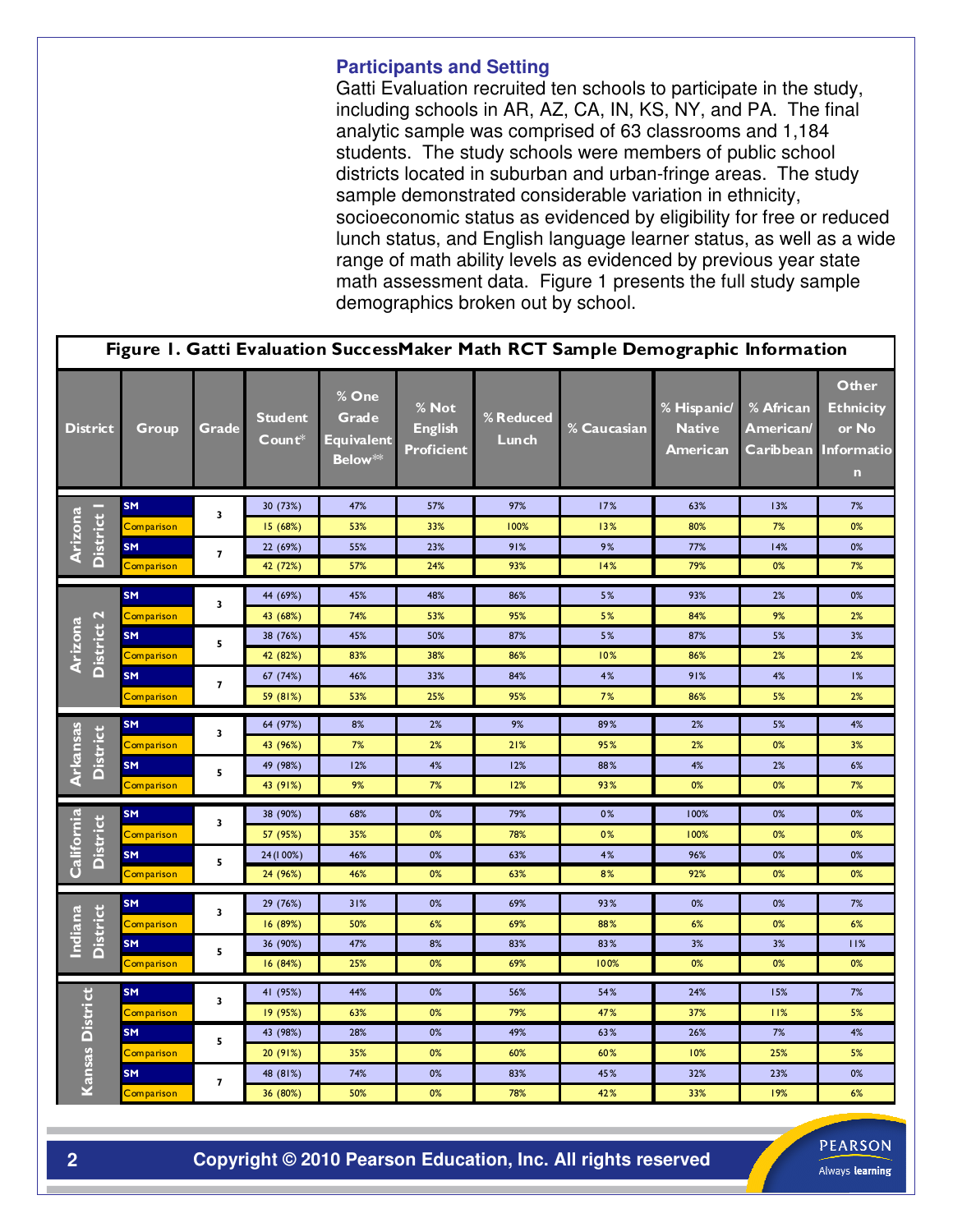| istrict<br>G<br>o<br>≏                                                                                                                                          | <b>SM</b>  | 3 | 15(94%)  | 27%   | 0% | 87%  | 0%  | 60% | 40% | 0% |
|-----------------------------------------------------------------------------------------------------------------------------------------------------------------|------------|---|----------|-------|----|------|-----|-----|-----|----|
|                                                                                                                                                                 | Comparison |   | 11(79%)  | 73%   | 0% | 100% | 0%  | 64% | 36% | 0% |
|                                                                                                                                                                 | <b>SM</b>  | 5 | 13(68%)  | 62%   | 0% | 85%  | 0%  | 54% | 46% | 0% |
|                                                                                                                                                                 | Comparison |   | 20 (95%) | 90%   | 0% | 90%  | 0%  | 45% | 55% | 0% |
| 오.<br>Ę<br><b>District</b><br>ίsυ<br>$\overline{5}$<br>n.                                                                                                       | <b>SM</b>  | 3 | 21(91%)  | 38%   | 0% | 62%  | 43% | 0%  | 52% | 5% |
|                                                                                                                                                                 |            |   |          |       |    |      |     |     |     |    |
|                                                                                                                                                                 | Comparison |   | 19(90%)  | 32%   | 0% | 58%  | 42% | 0%  | 58% | 0% |
|                                                                                                                                                                 | <b>SM</b>  | 5 | 21(91%)  | 38%   | 0% | 81%  | 38% | 0%  | 62% | 0% |
|                                                                                                                                                                 | Comparison |   | 19(90%)  | $0\%$ | 0% | 58%  | 42% | 0%  | 58% | 0% |
| $*$ Percents within parentheses next to student counts indicate the percent of students tested at baseline that were also tested at the end of the school year. |            |   |          |       |    |      |     |     |     |    |

\*\*Study sample was broken out by baseline GMADE national norm cutoff score for 1.0 grade equivalent below grade and month at the time of testing.

#### **Measures**

Multiple measures were used to assess student achievement, program implementation, and student attitudes.

Evaluators selected the Group Mathematics Assessment and Diagnostic Evaluation (GMADE) to measure changes in student math skills because of its broad visibility and acceptance in the field, high technical merit, and alignment to state standards. The GMADE is a standardized, norm-referenced assessment that is group-administered. It offers parallel forms, with Form A administered within one month of the start of school and Form B administered within one month of the conclusion of school. The GMADE is not a timed test, but generally takes 60 – 90 minutes to complete. The GMADE offers an overall Math score, as well as three subtests; Concepts and Communication, Operations and Computation, and Process and Applications. The subtests address students' knowledge of mathematics facts and language, use of basic computational algorithms and operations, and the ability to solve problems presented in written form, respectively.

In order to measure program implementation and teacher perceptions, evaluators collected data through observations, surveys, and interviews with math teachers. Math teachers (treatment and comparison) also completed weekly implementation logs and SuccessMaker Math school liaisons downloaded monthly usage logs. This information provided researchers with a detailed data source on what was occurring in treatment and comparison classrooms in terms of math instruction, and allowed researchers to identify areas of overlap in terms of content taught and activities. The biannual classroom observations and interviews with classroom teachers provided critical insight into the nature of use and the effectiveness of the math materials used with treatment and comparison students.

Additionally, student academic attitude surveys were administered in Fall 2009 and Spring 2010. The survey was developed by Gatti Evaluation, and included questions related to general math attitude, confidence, motivation, and self-perceived aptitude.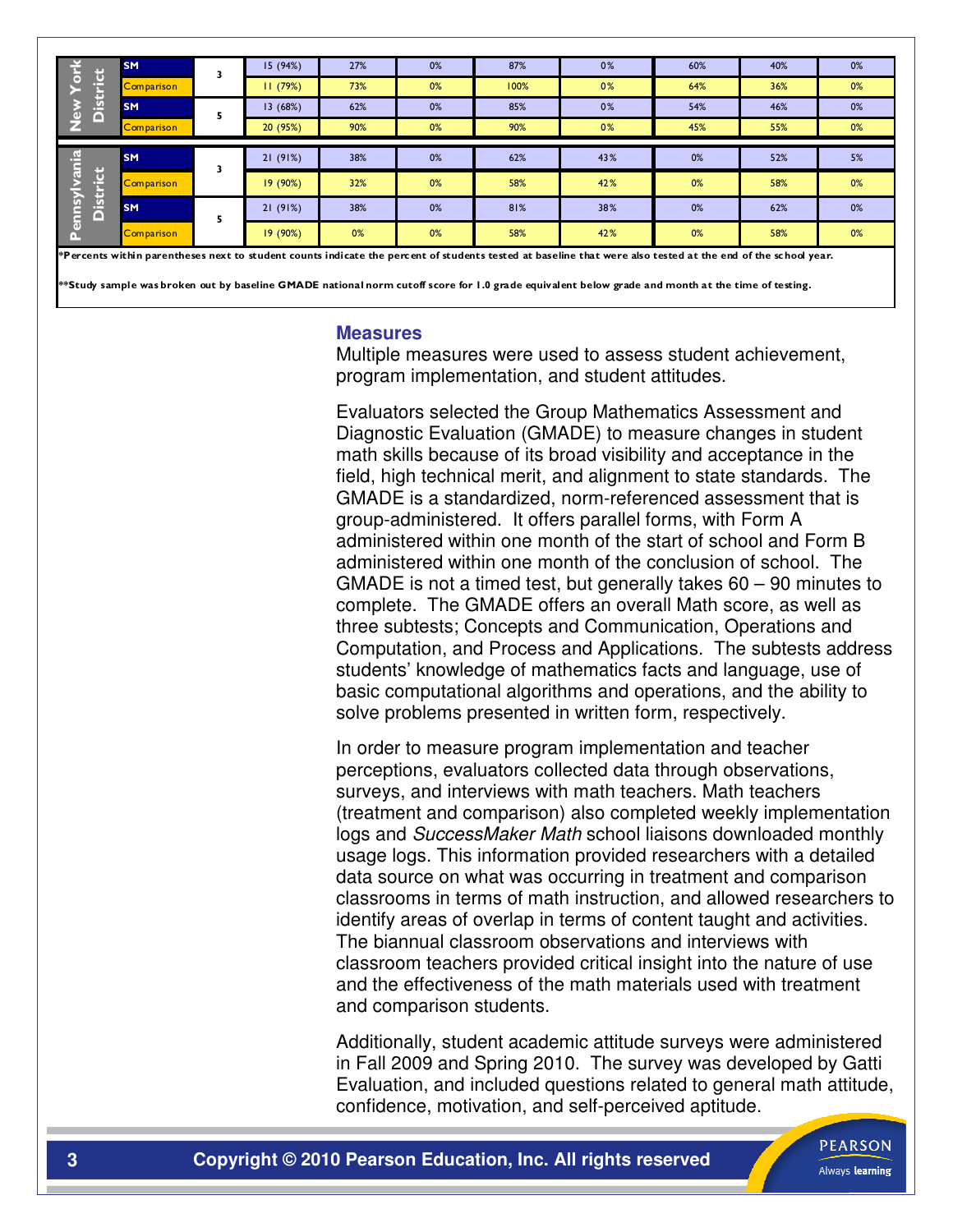#### **Student Performance Results**

# Results for All SuccessMaker Math Users versus Print Supplemental Math Programs

Evaluators conducted analyses to examine how SuccessMaker Math students performed in comparison to students using print supplemental math programs. Results showed positive effects of the SuccessMaker Math program. Students who used SuccessMaker Math experienced significantly greater gains on the GMADE Total than their peers using print math supplemental programs at  $3^{rd}$ ,  $5^{th}$ , and  $7^{th}$  grades. These results can be seen in Figure 2. In Figure 2, the average percent correct on the posttest of the GMADE Total score is graphed after adjusting for differences in baseline student and classroom characteristics.



After adjusting for student & classroom characteristics, 3rd, 5th & 7th grade SuccessMaker Math users out scored their comparison group counterparts by 17.5% (SE=2.19%), 10.0% (SE=2.72%) and 9.8% (SE=2.23%) respectively.

The results are both statistically significant and educationally meaningful, as evidenced by large effect sizes at each grade (3rd grade  $d = 1.00$ ,  $5<sup>th</sup>$  grade  $d = .53$ , and  $7<sup>th</sup>$  grade  $d = .61$ ).

Evaluators also conducted analyses on the GMADE subtests by grade level. The 3<sup>rd</sup> and  $7<sup>th</sup>$  grades performed similarly on the Concepts and Communication subtest, and the 5<sup>th</sup> grade

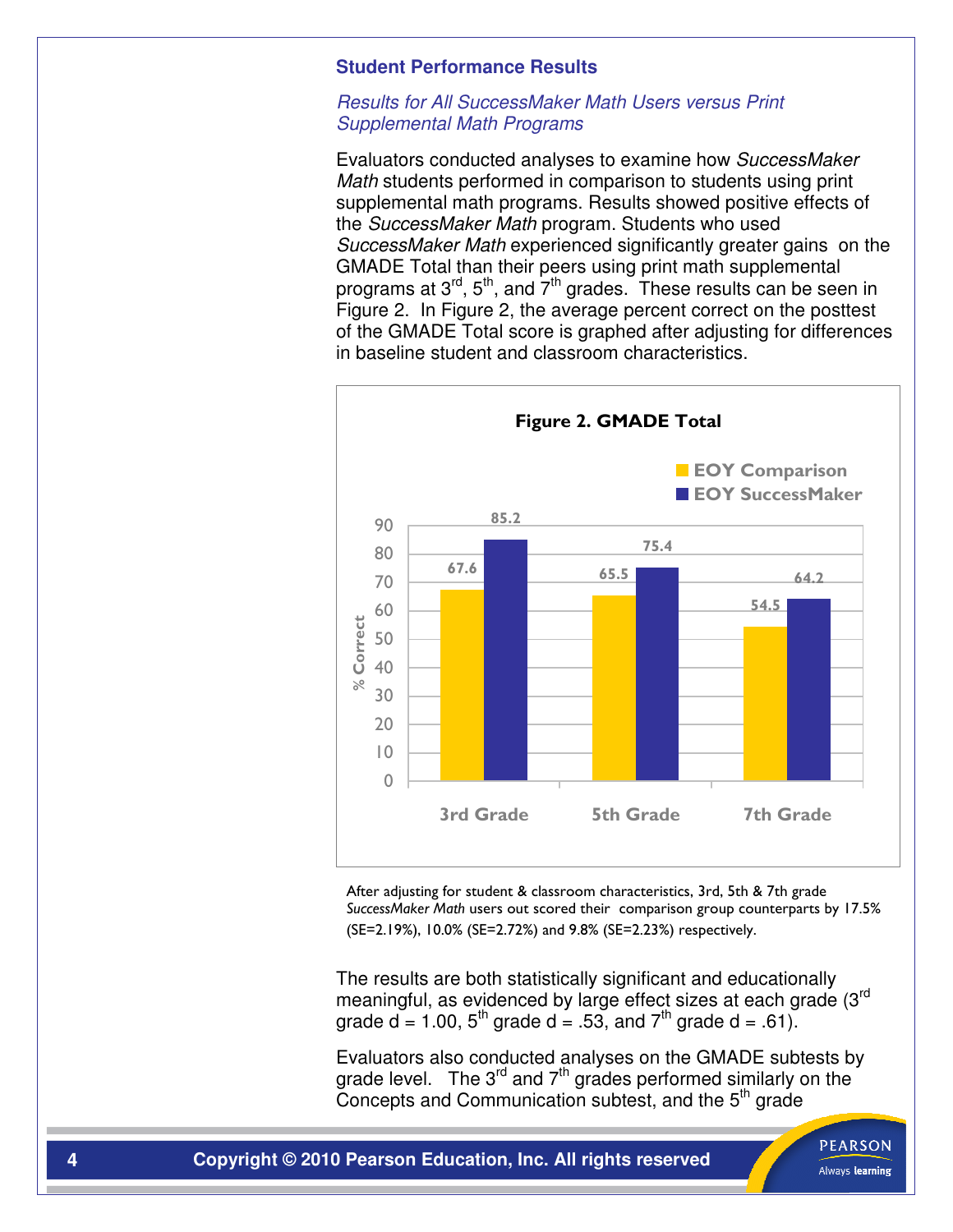comparison group outperformed the treatment condition. The 3<sup>rd</sup> and 5<sup>th</sup> grade SuccessMaker students outperformed their comparison group peers on the Operations and Computation subtest, while the  $7<sup>th</sup>$  grade groups performed similarly. Finally, the SuccessMaker students outperformed their comparison group peers at all grade levels on the Process and Applications subtest with particularly large effect sizes (3<sup>rd</sup> grade d = 1.32, 5<sup>th</sup> grade d = .59, and  $7<sup>th</sup>$  grade d = 1.01). These findings lend support to the conclusion that the *SuccessMaker Math* program has a positive impact on student math performance.



After adjusting for student and classroom characteristics, 3rd, 5th and 7th grade SuccessMaker Math users outscored their comparison group counterparts by 32.0% (SE=3.71%), 13.8% (SE=2.58%) and 16.4% (SE=3.62%) respectively.

# Results for Subgroups: SuccessMaker Math versus Print Supplemental Math Programs

Evaluators also analyzed subgroup differences between SuccessMaker Math and print supplemental math programs. Results showed a significant difference between SuccessMaker Math students and students using print supplemental math programs in the following 3rd grade subgroups: lower achieving students, male, female, eligible for reduced lunch, full-priced lunch, not English proficient, English proficient, Hispanic, and Caucasian. At  $5<sup>th</sup>$  grade, the following subgroup analyses were significant: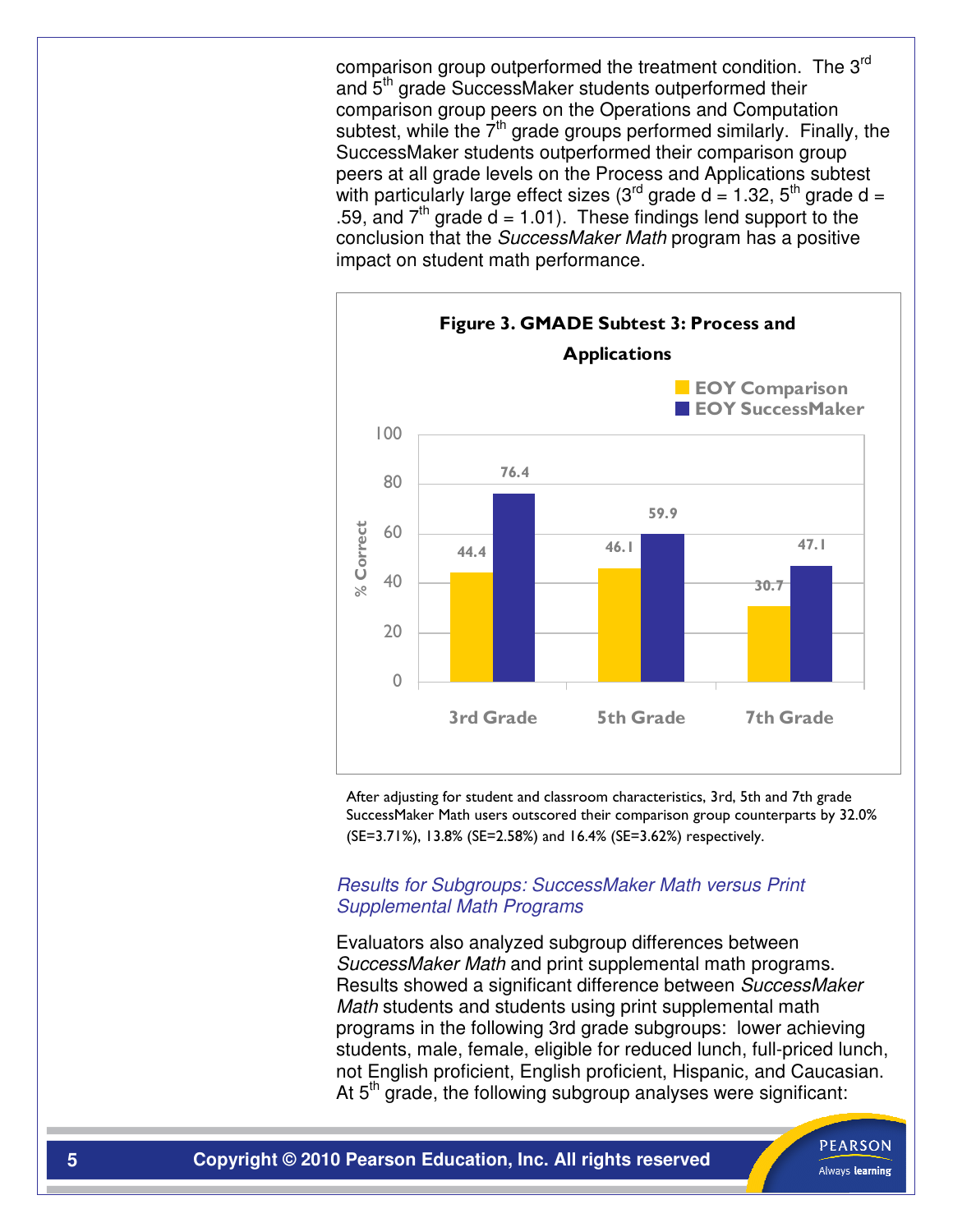male, female, eligible for reduced lunch, full-priced lunch, not English proficient, English proficient, and Caucasian. Finally, at 7<sup>th</sup> grade, the following subgroup analyses were significant: male, female, eligible for reduced lunch, full-priced lunch, not English proficient, and English proficient. In all cases of significant differences for subpopulation analyses, the SuccessMaker Math students outperformed their peers using print supplemental math programs.



After adjusting for student & classroom characteristics, 3rd, 5th & 7th grade SuccessMaker Math ELL users outscored their comparison group counterparts by 22.9% (SE=2.81%, n=69), 9.0% (SE=2.33%, n=43) and 9.6% (SE=3.49%, n=52) respectively.

#### SuccessMaker Math Implementation

The majority of the teachers implemented the SuccessMaker Math program in a computer laboratory environment, typically implementing the program two to three days per week for an average of 24 minutes per session. Ten study teachers implemented SuccessMaker Math more than three sessions per week. Three teachers implemented SuccessMaker Math jointly in their classrooms and the computer laboratory. Third and  $5<sup>th</sup>$  grade teachers generally supplemented their core math instruction with SuccessMaker Math, while  $7<sup>th</sup>$  grade teachers tended to implement SuccessMaker Math during their daily math block.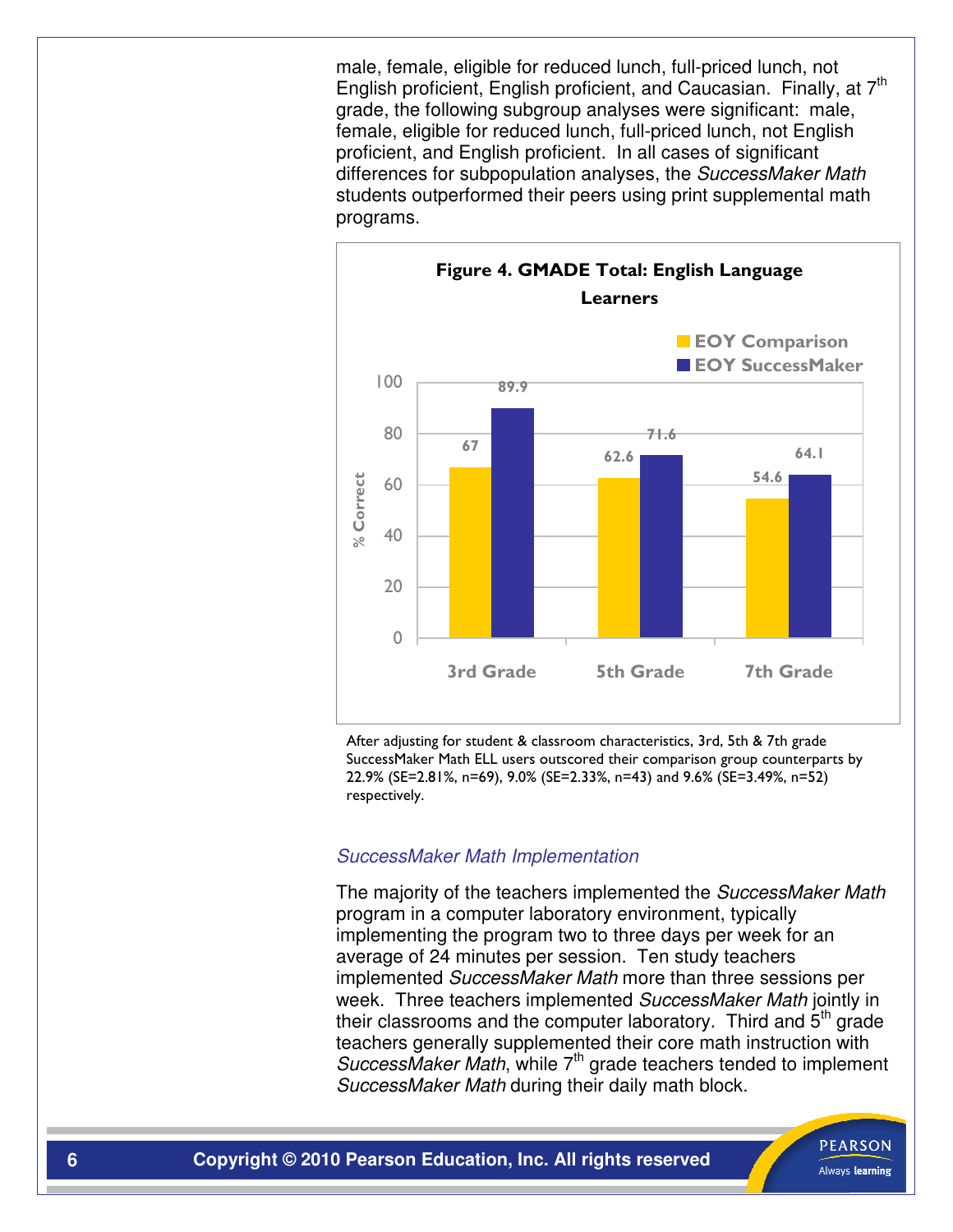"I think it's [SuccessMaker Math] a very essential tool for students that are at different levels."

-7<sup>th</sup> Grade SuccessMaker Teacher

"It's good because you feel like everyone got what they needed.. like SuccessMaker was your co- teacher."

 3rd Grade SuccessMaker teacher

"Some of my kids are very hard to motivate, but with SuccessMaker they will do it. So if I can link what we are doing in the classroom with what they did in SuccessMaker, they are automatically more interested."

"I saw the kids picking up a lot more English."

3rd Grade SuccessMaker teachers

# **Participant feedback**

#### Student Attitudes

In addition to providing evidence of efficacy, Gatti Evaluation investigated other outcomes associated with use of the SuccessMaker Math program. The full results of the report, Pearson Success Maker Math Efficacy Study, are available on the SuccessMaker product website (www.SuccessMaker.com).

A student math academic attitude survey was administered to SuccessMaker Math and comparison students at the beginning and end of the year to examine changes in student attitudes. The survey was designed to measure general math attitude, confidence, motivation, and self-perceived aptitude. The  $3<sup>rd</sup>$  and  $7<sup>th</sup>$  grade SuccessMaker Math students had significantly higher attitudes than their comparison group peers, while the  $5<sup>th</sup>$  grade SuccessMaker Math and comparison students reported similar attitudes.

In addition, the survey results indicated 93% of  $3<sup>rd</sup>$  grade, 79% of  $5<sup>th</sup>$ grade, and 88% of  $7<sup>th</sup>$  grade students indicated they liked using the SuccessMaker Math program.

# **Teacher Attitudes**

The teacher response to the SuccessMaker Math program was overwhelmingly positive with 80% of focus group responses rated as positive in nature. Teachers particularly enjoyed the:

- Interactive nature of the SuccessMaker Math program,
- Opportunity for differentiated instruction,
- Immediate feedback, and
- The high levels of student engagement.

The majority of teachers felt SuccessMaker Math was aligned to both state and district educational objectives, as well as to curriculum content. The teachers reported SuccessMaker exposed their students to new concepts and content, while also reinforcing skills already taught in class.

The reporting features were also well-received. The teachers most often used the reports to identify children for remediation and to monitor student progress. The reports were also shared with curriculum specialists and parents to convey student progress.

A majority of the teachers reported the program challenged both their special needs and higher achieving student populations. Teachers felt SuccessMaker Math was more engaging and challenging than their previous print and computer-based supplements, was helpful for ELL students and struggling readers, and an overall good educational investment.